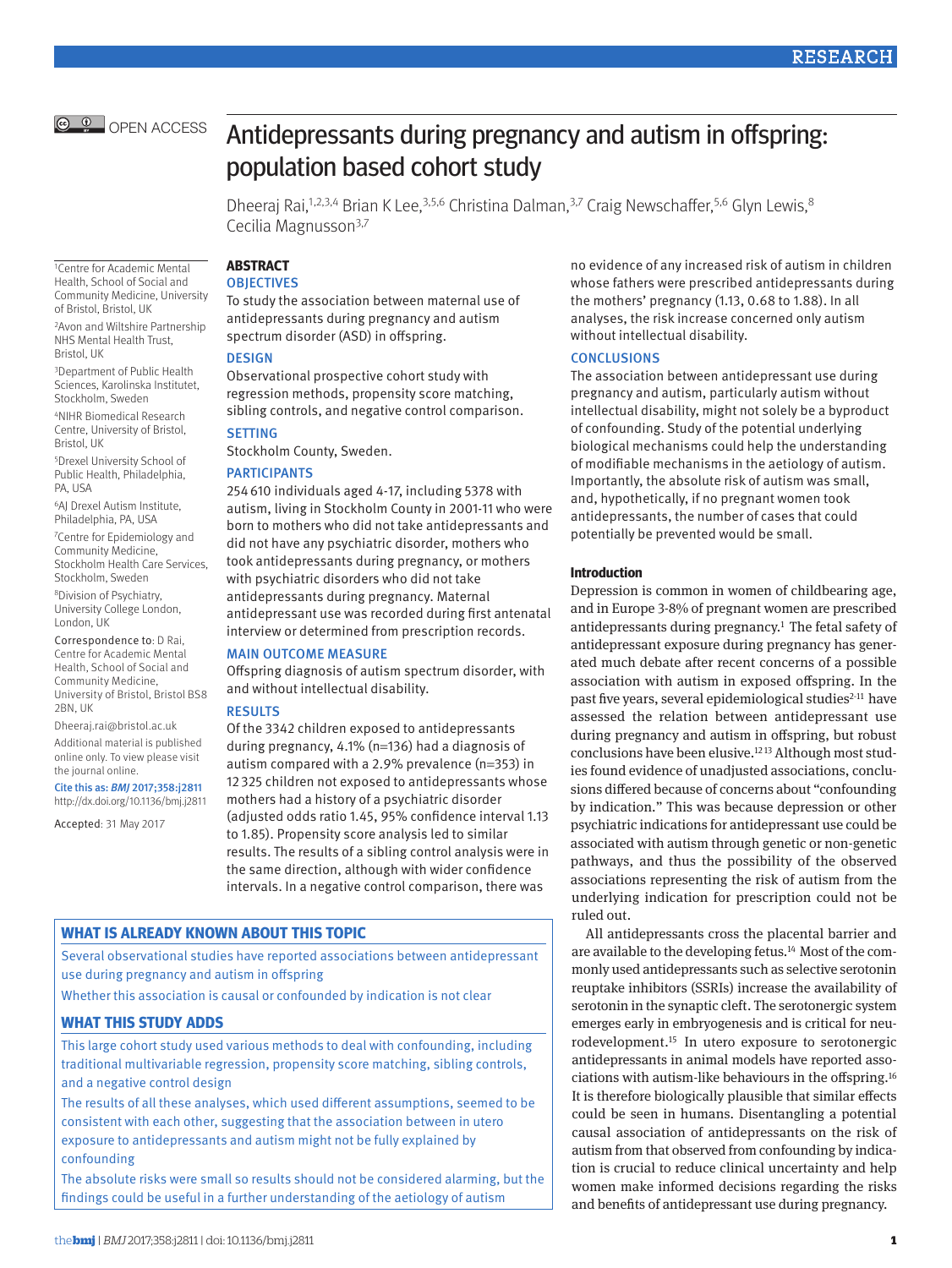In the absence of randomised controlled trials,<sup>7</sup> however, observational studies are the only available source of making risk:benefit decisions in relation to antidepressant use during pregnancy. It is well known that such studies are prone to confounding bias, which can persist even after adjustment for multiple confounders.17-19 Several approaches—such as propensity score matching, negative controls, and sibling control designs—have been suggested as strategies that could strengthen causal inference in observational studies<sup>18</sup> but remain largely unused in investigations of this issue. To help to improve the understanding of the association between antidepressant use during pregnancy and autism in offspring, we applied a range of such causal analytical methods on data from a large total population cohort in Stockholm County. We hypothesised that if the association between antidepressant use during pregnancy and autism was likely to be causal, the results would be consistent across a range of analytical methods with different strengths and limitations and underlying assumptions.

#### **Methods**

### Stockholm youth cohort

We used data from the Stockholm youth cohort, an intergenerational record linkage study comprising all individuals aged 0-17 living in Stockholm County in 2001-11 (n=735096). It contains prospectively recorded data on the cohort members and their first degree relatives collected by record linkage with a range of national and regional healthcare, social, and administrative registries.20 21 The key for record linkage is the unique national identity numbers assigned to all Swedish residents. Figure 1 shows the derivation of the sample for





our main analysis. We excluded cohort members born before 1996 as medication data were reliably collected only after this date. We also excluded individuals not linked to the medical birth register (such as those born abroad), those who could not be linked to their biological mothers, adopted children, and those living in Stockholm County for less than four years. The residence requirement also allowed us to exclude children aged under 4 in whom a diagnosis of autism might be less reliable.

#### Patient involvement

As mandated by the ethical permission, no attempts were made to contact any cohort members for any aspect of this record linkage study. As such, cohort members were not involved in setting the research question or the outcome measures, nor were they involved in developing plans for the design or implementation of the study. No patients were asked to advise on interpretation or writing up of results. There are no plans to directly disseminate the results of the research to cohort members, but dissemination to the general public and relevant patient groups will be undertaken by using presentations and social media.

### Medication use during pregnancy (exposure)

We derived information on maternal use of antidepressants in pregnancy from the medical birth register (since 1997) and supplemented it with the prescribed drug register (available from July 2005).<sup>2223</sup> The medical birth register contains information on current medications being taken as reported by pregnant women at their antenatal interview, at a median of 10 weeks' gestation. The data are semi-automatically coded with World Health Organization anatomical therapeutic classification (ATC) codes. The medical birth register also contains free text data, which we processed using a computerised search for generic drug names and Swedish and international brand names of antidepressants using fuzzy pattern matching to account for unknown abbreviations, non-standard terms, and misspellings.<sup>24</sup> The prescribed drug register contains data on drugs prescribed and dispensed in ambulatory care to the entire Swedish population, and the medications are coded with ATC codes. In the prescribed drug register, we defined exposure to medication during pregnancy as a prescription up to 30 days before the start of the pregnancy (as estimated by the last menstrual period or evidence from ultrasonography) until the birth date of the child. We considered exposure to antidepressants if there was a record of these in either the medical birth register or the prescribed drug register. The validity of these two data sources have been reported previously.<sup>22,23</sup> We cross validated these two data sources in our sample as data on antidepressant use were available in both registers for cohorts born in 2006 and 2007. Among these, 280 women out of 318 with a report of antidepressant use in the medical birth register were also recorded as having prescriptions for an antidepressant during pregnancy in the prescribed drug register (88.1%).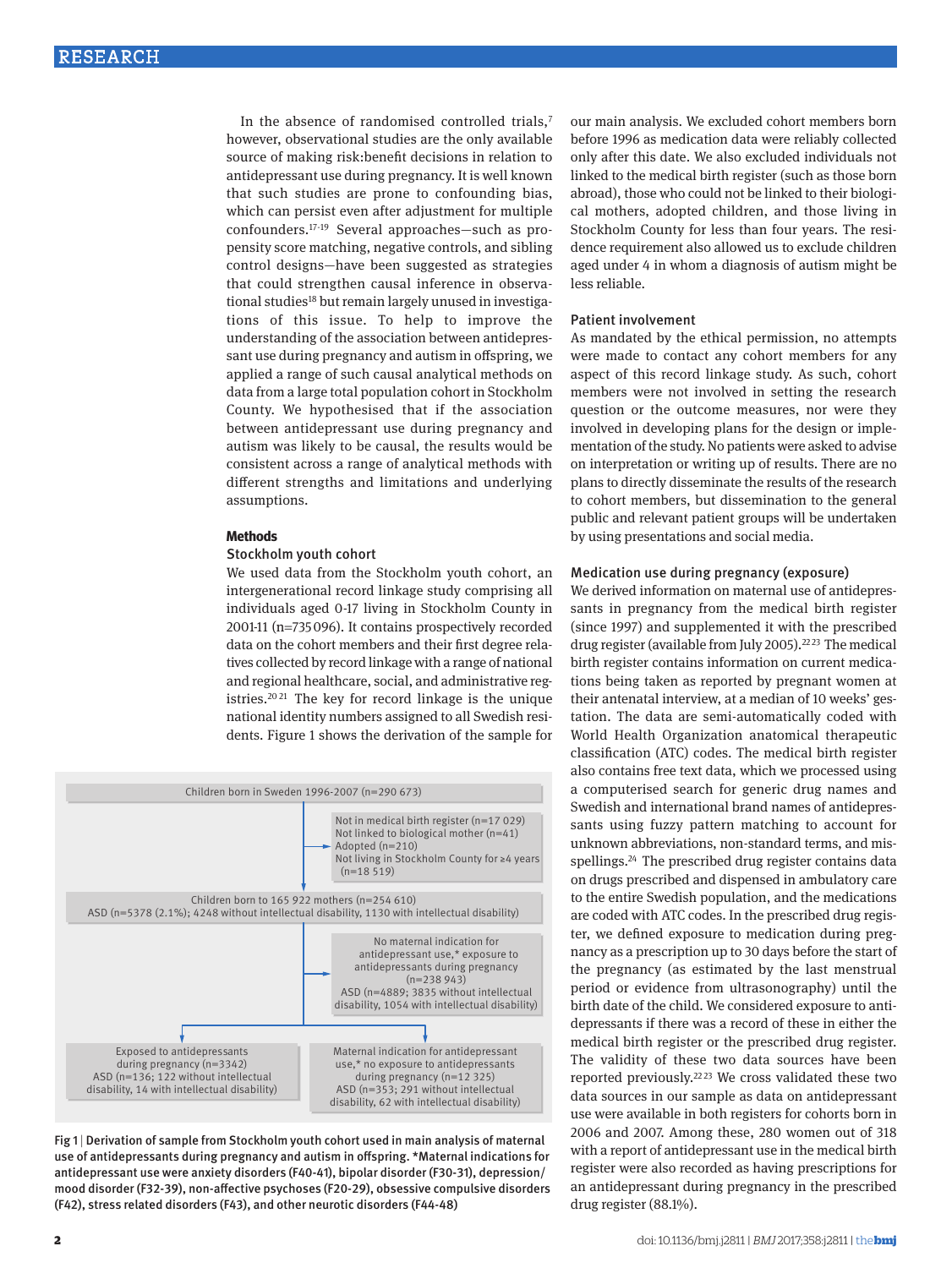We coded the medications as any antidepressant (ATC code N06A) and also divided them into selective serotonin reuptake inhibitors (SSRI, ATC N06AB) and all other antidepressants. We also categorised antidepressants based on their affinities for the serotonin transporter into high versus medium or low affinity.2

## Ascertainment of autism with and without intellectual disability (outcome)

We have described the multisource ascertainment of autism in previous publications.7 <sup>20</sup> 21 In short, nearly all diagnoses of autism in Sweden are provided through its free and universally accessible system of health and care. We collected diagnostic information from the relevant registers reflecting the pathways to diagnosis. These sources included diagnoses recorded in the national patient register, the Stockholm child and adolescent mental health register, and the habilitation registers (ICD-9 (299), ICD-10 (F84), or DSM-IV (299) codes). We identified co-occurring intellectual disability using ICD 9 (317-319), ICD-10 (F70-79), and DSM-IV (317-319) in the child or adult mental health registers or the national patient register. We have previously carried out two validation procedures— a case note validation study and a cross validation study of diagnosis of autism spectrum disorder with a national twin study and found a high validity of the diagnoses recorded in the registers.20

### Other variables

## *Depression and other psychiatric disorders in parents*

We used ICD-9 and 10 diagnoses recorded in the national patient register, which covers inpatient (with complete national coverage since 1973) and outpatient specialist care (since 2001) to ascertain depression and other maternal and paternal diagnoses of other psychiatric indications for antidepressants (anxiety disorder, bipolar disorder, non-affective psychoses, obsessive-compulsive disorder, other stress related and neurotic disorders) any time before the birth of the child as described elsewhere.<sup>25</sup> We supplemented these with diagnoses recorded from the Stockholm adult psychiatric care register, which comprises all publicly financed psychiatric care in Stockholm County (constituting 85% of all such care) since 1997.26

We used prospectively collected data on maternal and paternal age at birth of child (continuous variables used as restricted cubic splines), fifths of family income adjusted for year of ascertainment and family size, highest education of either parent (≤9 years, 10-12 years, ≥13 years), maternal country of birth (Sweden, Europe, other), parity (0, 1, 2, or more previous births) as potential confounders. We also used several other variables to construct the propensity score as described below. These included maternal smoking and body mass index (BMI) recorded at first antenatal visit, number of diagnoses of maternal depression before birth, type of depression care (inpatient or outpatient), and a large range of maternal neurological and psychiatric conditions diagnosed before birth (see appendix).

#### Main analysis

We used R-3.1.3 (R Foundation for Statistical Computing) for analysis. After descriptive analyses, we used the following analytic strategies to assess the risk of offspring autism in mothers with antidepressant use during pregnancy.

## *Analysis 1: risk estimates of autism in children of antidepressant users during pregnancy compared with those with psychiatric disorders but no antidepressant use*

In our first analysis, we used logistic regression to derive odds ratios and their 95% confidence intervals as estimates of relative risks for autism in children of mothers who used antidepressants during pregnancy compared with those with a psychiatric disorder who did not use antidepressants. We used this stringent comparison group to better account for confounding by indication and because women without any psychiatric disorder would be ineligible in hypothesised randomised controlled trials of this issue. We adjusted the model for birth year to control for period effects in medication use and ascertainment of autism.<sup>21</sup> We then adjusted for the presence or absence of specific individual maternal psychiatric disorders (depression, anxiety disorder, bipolar disorder, non-affective psychotic disorders, obsessive-compulsive disorder, adjustment disorders, post-traumatic stress disorders, and other neurotic disorders) that are indications for antidepressant use (model 2) and additionally for child sex, parental ages, birth order, maternal education, family income, and maternal country of birth (model 3). We calculated population attributable fractions (PAF) using the fully adjusted model, estimating the proportion of autism cases that would be prevented if no women with psychiatric disorders were prescribed antidepressants, assuming a causal association and no residual confounding. In a supplementary analysis, we restricted the above treatment group to mothers with antidepressant use who had a recorded psychiatric diagnosis. We also described the associations by the most commonly used individual antidepressants and grouped antidepressants as SSRI and non-SSRIs, and by their serotonin transporter receptor (SERT) affinity into high or low/medium affinity.

### *Analysis 2: propensity score matched analysis*

In our second analysis, we calculated propensity score matched estimates for the above associations. Propensity score matching helps to minimise the potential for confounding from observed variables by comparing exposed and unexposed individuals with similar characteristics.27 We estimated propensity scores for antidepressant use during pregnancy using a boosted classification and regression tree model, $28$  from the above covariates and additional variables regarding maternal psychiatric disorders including indicators of severity such as the type of psychiatric care and number of previous care episodes for depression, and the use of other medications (see appendix for complete details). We matched children of women who did and did not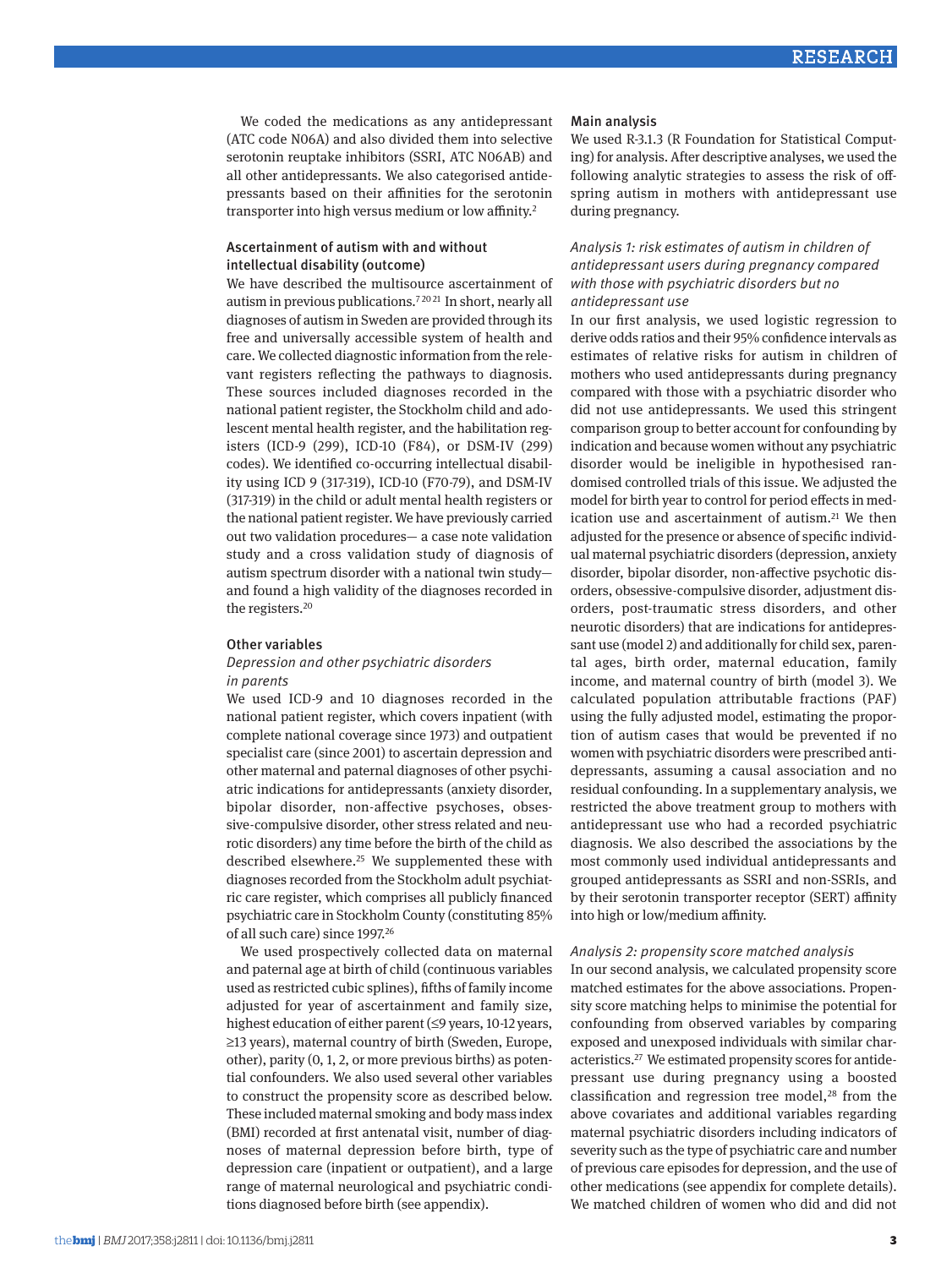use antidepressants using the propensity score using a maximum of 4:1 unexposed:exposed nearest neighbour matching with a caliper of 0.20 SD and exact matching on birth year, sex of child, number of depression diagnoses, anxiety disorders, and obsessive compulsive disorder. We estimated odds ratios and 95% confidence interval from cluster robust logistic regression models.

## *Analysis 3: outcome discordant matched sibling sets analysis*

In our third analysis, we examined associations between maternal antidepressant use in pregnancy and autism spectrum disorder in matched sets of outcome discordant siblings (that is, sibling sets in which there is at least one affected sibling and one unaffected sibling, see appendix). Siblings share up to half of their genetic makeup and generally share their early postnatal environment. Sibling analysis can be a powerful method to control for unmeasured confounders, such as maternal genetic liability for neuropsychiatric conditions, when the confounders are shared more than the exposure.29 We derived odds ratios and confidence intervals using conditional logistic regression models adjusted for sex, parity, and birth year.

## *Analysis 4: comparison with risk estimates for paternal antidepressant use during pregnancy as negative control*

In our fourth analysis, we used paternal use of antidepressant as a negative control exposure with the assumption that the fathers would share many of the unmeasured confounders with mothers, and, if a similar heightened risk of autism was observable with paternal and maternal use of antidepressants, the associations would be unlikely to reflect an in utero effect of the medications.<sup>30</sup> In these analyses, we used data for the individuals born in 2006 and 2007, for whom we had data on antidepressant prescriptions for the mothers and fathers, and estimated the associations of antidepressant prescriptions in fathers during the time of the mother's pregnancy with the outcomes.

## Sensitivity analysis

In a sensitivity analysis, we estimated how robust the estimates of associations between antidepressant exposure and autism spectrum disorder were to unmeasured confounding in our propensity score matched sample. We assumed a binary confounder *U* increased the risk of autism and was more prevalent in antidepressant users than in non-antidepressant users. Given specified parameters such as the relation of *U* with autism spectrum disorder and the prevalence of *U* in antidepressant users and non-users, we estimated odds ratios and 95% confidence interval corrected for this unmeasured confounder, specified over a range of plausible parameters.<sup>31</sup>

### Missing data

There were few missing data on the key variables in our main analysis (total 1.5% missing data). More data were missing in some variables used in the generation of propensity scores, but the boosted classification and regression tree model is able to incorporate missing values in the prediction (see appendix).

### **Results**

Table 1 shows the descriptive statistics of the cohort in relation to exposure to antidepressants during pregnancy or mental disorders. Of the 3342 children exposed to antidepressants during pregnancy, 136 (4.1%) had a diagnosis of autism. The comparison group included 12 325 children of mothers with a psychiatric disorder who did no use antidepressants during pregnancy, of whom 353 (2.9%) had a diagnosis of autism. Of the 238943 cohort children for whom there was no record of maternal history of psychiatric disorder or antidepressant use during pregnancy, 4889 had autism (2.1%). The sample sizes for all of the other analyses are provided in the appendix.

Exposure to antidepressants during pregnancy was associated with a higher odds of a diagnosis of autism in offspring than exposure to a maternal psychiatric disorder without antidepressants (adjusted odds ratio 1.45, 95% confidence interval 1.13 to 1.85; table 2). This association was observed only for autism without intellectual disability (1.57, 1.21 to 2.04). The results were similar when we restricted the antidepressant exposure group to mothers who had a recorded psychiatric diagnosis (table A in appendix). If we assume an unconfounded causal association, the corresponding population attributable fractions suggested that about 2% of autism cases would be prevented if no pregnant woman with a psychiatric disorder took antidepressants (2.1%, 95% confidence interval −0.7% to 4.7%).

The propensity score analysis led to similar results to those found with conventional regression models (table 3 and appendix). The numbers were smaller for the sibling control analyses, but results again seemed consistent, though with wider confidence intervals that included 1 (table 3 and appendix). In our negative control analysis, there was no evidence of an increased risk of autism in children whose fathers were prescribed antidepressants during the mothers' pregnancy (adjusted odds ratio 1.13, 95% confidence interval 0.68 to 1.88), but the association with maternal prescriptions for antidepressants continued to be observed (1.69, 1.06 to 2.72; table 4). In all analyses, the risk estimates were greater for individuals without intellectual disability than those with intellectual disability.

In sensitivity analysis, the results seemed to be moderately robust to unmeasured confounding (table B in appendix). Tables C and D in the appendix show the rates and associations of autism in children exposed to the most commonly prescribed individual antidepressants, also grouped into SSRI and non-SSRI antidepressants as well as by their serotonin receptor affinity. Although imprecision because of small numbers is evident, the rates of autism seemed to be higher in children of mothers who used clomipramine and venlafaxine and lowest in users of paroxetine. Similar associations were observed for SSRI and non-SSRI antidepressants in relation to risk. The point estimates for the risk of autism in children of users of low/moderate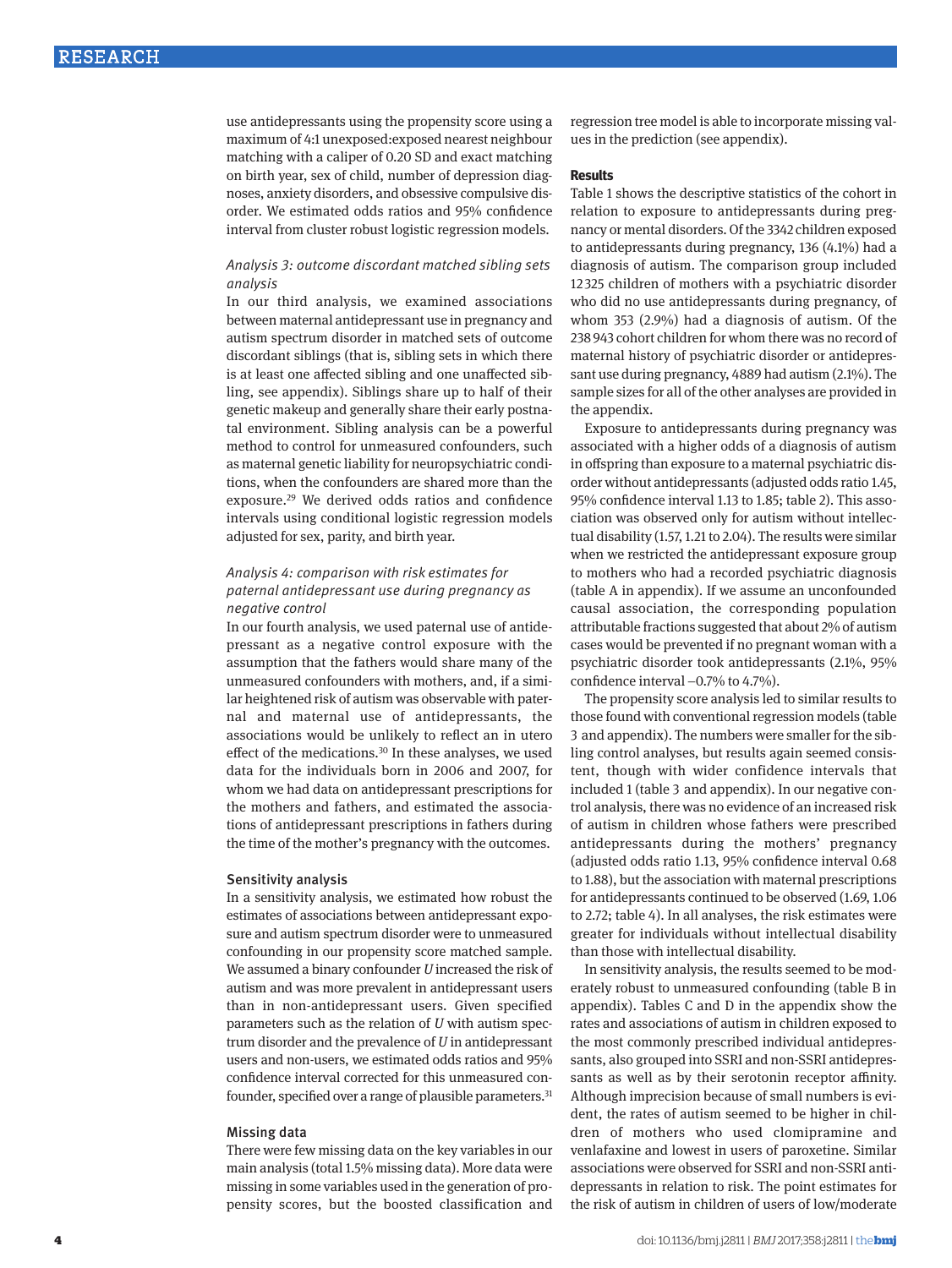| Table 1   Selected characteristics of Stockholm youth cohort. Figures are numbers (percentage) unless stated otherwise |                                                                   |                                                                                |                                                                                    |  |  |
|------------------------------------------------------------------------------------------------------------------------|-------------------------------------------------------------------|--------------------------------------------------------------------------------|------------------------------------------------------------------------------------|--|--|
|                                                                                                                        | <b>Exposed to</b><br>antidepressants during<br>pregnancy (n=3342) | Maternal psychiatric disorder<br>and unexposed to<br>antidepressants (n=12325) | No maternal psychiatric<br>disorder and unexposed to<br>antidepressants (n=238943) |  |  |
| Autism spectrum disorder (ASD)                                                                                         | 136(4.1)                                                          | 353(2.9)                                                                       | 4889 (2.1)                                                                         |  |  |
| ASD without intellectual disability                                                                                    | 122(3.7)                                                          | 291 (2.4)                                                                      | 3835 (1.6)                                                                         |  |  |
| ASD with intellectual disability                                                                                       | 14(0.4)                                                           | 62(0.5)                                                                        | 1054(0.4)                                                                          |  |  |
| Mean (SD) maternal age (years)                                                                                         | 31.7(5.2)                                                         | 31.5(5.4)                                                                      | 30.7(5.0)                                                                          |  |  |
| Mean (SD) paternal age (years)                                                                                         | 34.0(6.4)                                                         | 34.0(6.6)                                                                      | 33.7(6.1)                                                                          |  |  |
| Male child                                                                                                             | 1727 (51.7)                                                       | 6446 (52.3)                                                                    | 122 354 (51.2)                                                                     |  |  |
| Parity:                                                                                                                |                                                                   |                                                                                |                                                                                    |  |  |
| $\mathbf{1}$                                                                                                           | 1673 (50.1)                                                       | 5203 (42.2)                                                                    | 108192 (45.3)                                                                      |  |  |
| $\overline{2}$                                                                                                         | 951 (28.4)                                                        | 4248 (34.5)                                                                    | 87765 (36.7)                                                                       |  |  |
| $\geq$ 3                                                                                                               | 718 (21.5)                                                        | 2874 (23.3)                                                                    | 42 986 (18.0)                                                                      |  |  |
| Maternal education >12 years                                                                                           | 1382 (41.3)                                                       | 4897 (39.7)                                                                    | 110 017 (46.0)                                                                     |  |  |
| Family income in highest fifth                                                                                         | 904 (27.1)                                                        | 3306 (26.8)                                                                    | 83190 (34.8)                                                                       |  |  |
| Mother born in Sweden                                                                                                  | 2,713 (81.2)                                                      | 9176 (74.5)                                                                    | 177 395 (74.2)                                                                     |  |  |
| Mother smoked                                                                                                          | 512 (15.3)                                                        | 1434 (11.6)                                                                    | 16996 (7.1)                                                                        |  |  |
| Maternal BMI at 1st antenatal visit:                                                                                   |                                                                   |                                                                                |                                                                                    |  |  |
| Normal (18.5-<25)                                                                                                      | 1741 (52.1)                                                       | 6035 (49.0)                                                                    | 129 597 (54.2)                                                                     |  |  |
| Underweight (<18.5)                                                                                                    | 81(2.4)                                                           | 316(2.6)                                                                       | 5590(2.3)                                                                          |  |  |
| Overweight (25-<30)                                                                                                    | 619(18.5)                                                         | 2272 (18.4)                                                                    | 40 212 (16.8)                                                                      |  |  |
| Obese $(≥30)$                                                                                                          | 328(9.8)                                                          | 981 (8.0)                                                                      | 13945 (5.8)                                                                        |  |  |
| Missing                                                                                                                | 573 (17.2)                                                        | 2721(22.1)                                                                     | 49599 (20.8)                                                                       |  |  |
| Maternal lifetime psychiatric diagnoses before birth:                                                                  |                                                                   |                                                                                |                                                                                    |  |  |
| Depression                                                                                                             | 1378 (41.3)                                                       | 5800 (47.1)                                                                    | $\circ$                                                                            |  |  |
| Anxiety disorder                                                                                                       | 685 (20.5)                                                        | 2594 (21.1)                                                                    | $\circ$                                                                            |  |  |
| Bipolar disorder                                                                                                       | 70(2.1)                                                           | 402(3.3)                                                                       | $\circ$                                                                            |  |  |
| Non-affective psychoses                                                                                                | 46(1.4)                                                           | 645(5.2)                                                                       | $\circ$                                                                            |  |  |
| Obsessive-compulsive disorder                                                                                          | 56(1.7)                                                           | 139(1.1)                                                                       | $\circ$                                                                            |  |  |
| Stress related disorders                                                                                               | 389 (11.7)                                                        | 4261 (34.6)                                                                    | $\circ$                                                                            |  |  |
| Other neurotic disorders                                                                                               | 89(2.7)                                                           | 1202(9.8)                                                                      | $\circ$                                                                            |  |  |
| No of diagnoses of maternal depression before birth:                                                                   |                                                                   |                                                                                |                                                                                    |  |  |
| $\circ$                                                                                                                | 1964 (58.8)                                                       | 6525 (52.9)                                                                    | 238943 (100)                                                                       |  |  |
| $\mathbf{1}$                                                                                                           | 517(15.5)                                                         | 3287 (26.7)                                                                    | $\circ$                                                                            |  |  |
| $\overline{2}$                                                                                                         | 240(7.2)                                                          | 1128(9.2)                                                                      | $\circ$                                                                            |  |  |
| 3                                                                                                                      | 172(5.2)                                                          | 508(4.1)                                                                       | $\mathbf{O}$                                                                       |  |  |
| $\geq 4$                                                                                                               | 449 (13.4)                                                        | 877(7.1)                                                                       | $\circ$                                                                            |  |  |
| No of diagnoses of maternal depression before birth by treatment:                                                      |                                                                   |                                                                                |                                                                                    |  |  |
| Specialist care:                                                                                                       |                                                                   |                                                                                |                                                                                    |  |  |
| $\circ$                                                                                                                | 2337 (69.9)                                                       | 8018 (65.1)                                                                    | 238943 (100)                                                                       |  |  |
| $\mathbf{1}$                                                                                                           | 388 (11.6)                                                        | 2493 (20.2)                                                                    | $\circ$                                                                            |  |  |
| $\overline{2}$                                                                                                         | 199(6.0)                                                          | 952 (7.7)                                                                      | $\circ$                                                                            |  |  |
| 3                                                                                                                      | 418 (12.5)                                                        | 862(7.0)                                                                       | $\circ$                                                                            |  |  |
| Primary care:                                                                                                          |                                                                   |                                                                                |                                                                                    |  |  |
| $\circ$                                                                                                                | 3059 (91.5)                                                       | 11766 (95.5)                                                                   | 238943 (100)                                                                       |  |  |
| $\mathbf{1}$                                                                                                           | 129(3.9)                                                          | 286(2.3)                                                                       | $\circ$                                                                            |  |  |
| $\geq$ 2                                                                                                               | 154(4.6)                                                          | 273(2.2)                                                                       | $\circ$                                                                            |  |  |
| Inpatient diagnosis:                                                                                                   |                                                                   |                                                                                |                                                                                    |  |  |
| $\circ$                                                                                                                | 2,982 (89.2)                                                      | 10938 (88.8)                                                                   | 238943 (100)                                                                       |  |  |
| $\overline{1}$                                                                                                         | 229(6.9)                                                          | 969 (7.9)                                                                      | $\circ$                                                                            |  |  |
| $\overline{2}$                                                                                                         | 70(2.1)                                                           | 233(1.9)                                                                       | $\circ$                                                                            |  |  |
| $\geq$ 3                                                                                                               | 61(1.8)                                                           | 184(1.5)                                                                       | $\circ$                                                                            |  |  |
| Other:                                                                                                                 |                                                                   |                                                                                |                                                                                    |  |  |
| $\circ$                                                                                                                | 3201 (95.8)                                                       | 12042 (97.7)                                                                   | 238943 (100)                                                                       |  |  |
| $\mathbf{1}$                                                                                                           | 105(3.1)                                                          | 232(1.9)                                                                       | $\circ$                                                                            |  |  |
| $\geq$ 2                                                                                                               | 36(1.1)                                                           | 51(0.4)                                                                        | $\circ$                                                                            |  |  |
| Medications during pregnancy:                                                                                          |                                                                   |                                                                                |                                                                                    |  |  |
| SSRI antidepressants                                                                                                   | 2710 (81.1)                                                       | $\qquad \qquad -$                                                              | $\circ$                                                                            |  |  |
| Non-SSRI antidepressants                                                                                               | 723 (21.6)                                                        |                                                                                | $\circ$                                                                            |  |  |
| Antiepileptics                                                                                                         | 37(1.1)                                                           | 73 (0.6)                                                                       | 490 (0.2)                                                                          |  |  |
| Antipsychotics                                                                                                         | 106(3.2)                                                          | 166(1.4)                                                                       | 347(0.2)                                                                           |  |  |
| Anxiolytics                                                                                                            | 314(9.4)                                                          | 191(1.6)                                                                       | 337(0.1)                                                                           |  |  |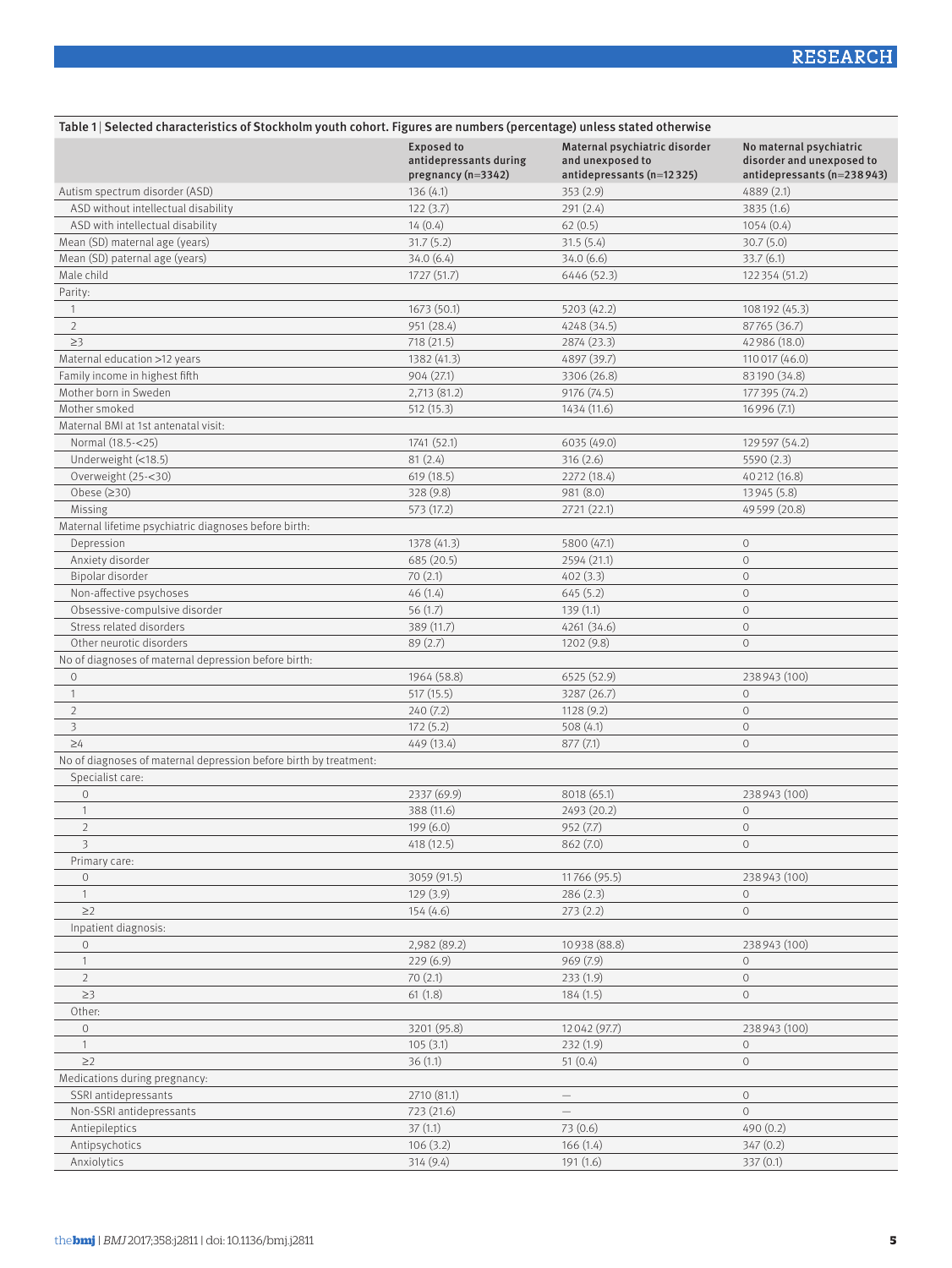Table 2 | Regression estimated odds ratios and 95% confidence intervals for associations between antidepressant use during pregnancy and autism spectrum disorder (ASD) in children exposed prenatally to antidepressants compared with children exposed to maternal psychiatric disorders but no antidepressants (combined n=15667) in cluster robust logistic regression models (cluster=birth mother)

| Outcome (No of exposed cases)             | Model 1*                                | Model $2^{\dagger}$                                               | Model $3^*$                   |
|-------------------------------------------|-----------------------------------------|-------------------------------------------------------------------|-------------------------------|
| ASD (136)                                 | 1.47 (1.20 to 1.81) 1.47 (1.16 to 1.87) |                                                                   | 1.45 (1.13 to 1.85)           |
| ASD without intellectual disability (122) | 1.59 (1.28 to 1.98) 1.62 (1.25 to 2.08) |                                                                   | $1.57(1.21 \text{ to } 2.04)$ |
| ASD with intellectual disability (14)     |                                         | $0.87$ (0.49 to 1.57) $0.81$ (0.39 to 1.68) $0.72$ (0.38 to 1.77) |                               |

\*Adjusted for birth year.

†Additionally adjusted for maternal psychiatric disorders diagnosed before birth (depression, anxiety disorder, bipolar disorder, non-affective psychotic disorders, obsessive-compulsive disorder, stress related disorders, other neurotic disorders), maternal medications used during pregnancy (antiepileptics, antipsychotics, anxiolytics).

‡Additionally adjusted for sex, maternal age, paternal age, parity, maternal education, family income, maternal birth country.

> SERT affinity seemed to be greater than that in children of users of high serotonin transporter affinity antidepressants, though the confidence intervals overlapped.

#### **Discussion**

#### Principal findings

In this large Swedish population based study, we carried out several analyses to further investigate the association between antidepressant use during pregnancy and autism in offspring. Our main findings were that children exposed to antidepressants during pregnancy seemed to be at a higher risk of autism, particularly autism without intellectual disability, than children of mothers with psychiatric disorders who were not treated with antidepressants during pregnancy. The findings seemed to be consistent across traditional regression methods, propensity score matching, and a sibling set comparison, and maternal exposure to antidepressants during pregnancy had a strong association with the outcomes whereas no such association was observed with paternal exposure. This points to a potential effect of antidepressant use on the risk of autism beyond any effect caused by confounding by the underlying condition. It is important to note, however, that the absolute risk was small, and 4.1% of children exposed to antidepressants in utero had autism compared with 2.9% of those with a maternal history of psychiatric disorder. We estimated that only about 2% of autism cases in this population would be theoretically prevented, if the association was causal and no women with psychiatric disorders used antidepressants during pregnancy.

### Strengths and limitations

The main strengths of this study were the large sample size and the range of analyses carried out to strengthen causal inference beyond traditional methods. As the study included the total population of Stockholm County and benefited from multisource ascertainment of cases, as opposed to studies that rely on hospital discharge diagnoses, the findings are likely to have high external validity. The possibility of misclassification of exposure cannot be ruled out, but the availability of both self reported information from the medical birth register and dispensation information from the prescribed drug register was an advantage.<sup>2223</sup> As the absence of detailed measures of severity of depression during pregnancy was a limitation, we used propensity scores to match and therefore balance exposure groups using a wide range of relevant characteristics. Because of small numbers, we were not able to assess trimester specific or dose response effects.

### Comparison with other studies

This study builds on our previous case-control study,7 now enhanced with a larger sample, a more stringent comparison group of mothers with psychiatric disorders, and a range of causal inference methods including propensity score matching, a sibling comparison, and a negative control design to strengthen confidence in the results. Although several large register based studies have been carried out to date, the number of children with autism who were also prenatally exposed to antidepressants has been small, and some studies seemed to have substantially under-ascertained autism. This has led to imprecise estimates, which have been pervasive in all studies on this topic, including those that have concluded that the association is likely to be explained by confounding.<sup>68</sup> Unlike some previous studies, we were unable to study discontinuation of antidepressants before pregnancy as an additional negative control as the prescribed drug register was operational only since 2005 and thus had insufficient numbers. It should be noted that as a large proportion of women discontinue drug treatment during pregnancy,<sup>32</sup> the cohorts that did have such data<sup>21011</sup> had more statistical power to find an effect in the discontinuation group, as opposed to effects in those who continued treatment during pregnancy. The upper limits of the estimates of the associations reported in these studies were consistent with the results we report.

Table 3 | Matching estimated odds ratios and 95% confidence interval for associations between antidepressant use during pregnancy and autism spectrum disorder (ASD)

|                                     | Propensity score matched analysis* |                               | Sibling matched analysis <sup>t</sup> |                               |
|-------------------------------------|------------------------------------|-------------------------------|---------------------------------------|-------------------------------|
| Outcome                             | Exposed/<br>unexposed              | OR (95% CI)                   | Affected sibling<br>sets/exposed      | OR (95% CI)                   |
| ASD                                 | 1608/4818                          | 1.68(1.23 to 2.30)            | 3038/66                               | $1.36(0.84 \text{ to } 2.20)$ |
| ASD without intellectual disability | 1601/4801                          | 1.76 (1.26 to 2.46)           | 2408/60                               | $1.57(0.92 \text{ to } 2.66)$ |
| ASD with intellectual disability    | 1552/4721                          | $1.25(0.52 \text{ to } 3.03)$ | 630/6                                 | $0.78$ $(0.24$ to $2.54)$     |

\*Propensity score matched estimates of associations of antidepressant use during pregnancy and ASD in children exposed prenatally to antidepressants compared with children exposed to maternal psychiatric disorder but no antidepressants.

†Outcome discordant sibling matched estimates for associations of antidepressant use during pregnancy and ASD. Conditional logistic regression models adjusted for sex, parity, and birth year.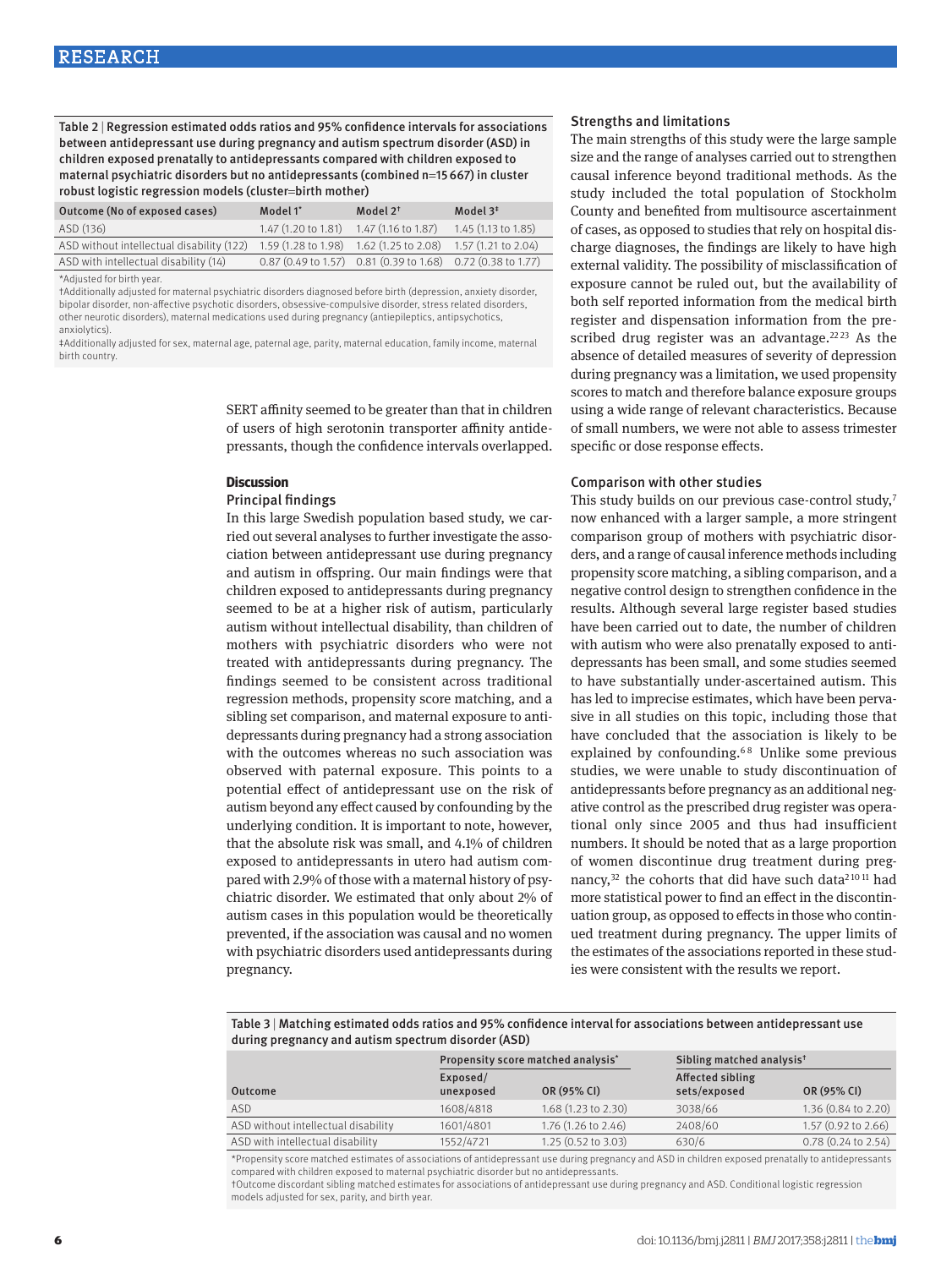Table 4 | Negative control analysis: odds ratios and 95% confidence interval for associations between parental antidepressant use\* ascertained through national prescription drug register and autism spectrum disorder (ASD) in Stockholm youth cohort subsample (n=47629) born 2006-07 in cluster robust logistic regression models (cluster=birth mother).

|                                     | OR (95% CI)           |                         |  |
|-------------------------------------|-----------------------|-------------------------|--|
|                                     | Unadjusted            | Adjustedt               |  |
| ASD                                 |                       |                         |  |
| Maternal antidepressant use         | 2.01 (1.34 to 3.01)   | 1.69 (1.06 to 2.72)     |  |
| Paternal antidepressant use         | 1.38 (0.90 to 2.12)   | 1.13 (0.68 to 1.88)     |  |
| ASD without intellectual disability |                       |                         |  |
| Maternal antidepressant use         | 2.27 (1.49 to 3.47)   | 1.85 (1.11 to 3.09)     |  |
| Paternal antidepressant use         | 1.46 (0.92 to 2.32)   | 1.18 (0.68 to 2.06)     |  |
| ASD with intellectual disability    |                       |                         |  |
| Maternal antidepressant use         | $0.86$ (0.21 to 3.49) | $0.83$ (0.25 to 2.82)   |  |
| Paternal antidepressant use         | 1.03 (0.32 to 3.24)   | $0.91$ $(0.26$ to 3.27) |  |
|                                     |                       |                         |  |

\*Antidepressant exposure defined as ever/never during pregnancy if prescription dispensed from 30 days before conception until birth..

†Adjusted for birth year, maternal and paternal antidepressant use, maternal and paternal depression before birth, maternal age, sex, paternal age, parity, maternal education, family income fifth, maternal birth country, and other maternal psychiatric disorders before birth (anxiety disorder, bipolar disorder, non-affective psychotic disorders, obsessive-compulsive disorder, stress-related disorders, other neurotic disorders).

## Meaning of the findings

The different analyses we used have different strengths and limitations, but their findings seemed to triangulate, pointing towards an association between maternal antidepressant use in pregnancy and autism in offspring. On the other hand, the increased risk was seen largely for autism without intellectual disability, a phenotype that has been shown to be more heritable,33 which could suggest a role for unmeasured genetic confounding. Although the results of our sibling control analyses were consistent with the other approaches we used, the numbers were low, leading to an imprecise result. Larger sibling comparisons in the future could elucidate the role of genetic confounding in this relation. Furthermore, higher point estimates for lower serotonin transporter receptor affinity antidepressants, several of which are prescribed for more severe depression,<sup>2</sup> could suggest a role of confounding by severity of depression, which is difficult to measure in record linkage studies such as this one. Taken together, it is difficult to conclusively dismiss the possibility that the observed associations are wholly attributable to confounding. We simulated the potential impact of unmeasured confounding, which suggested that such an unmeasured confounder would have to be a strong risk factor for autism, exerting a confounding influence above and beyond the multiple covariates already controlled for in the propensity score matching.

## Clinical implications

So what should families and doctors making decisions about antidepressants during pregnancy make of such results? Firstly, this and other studies clearly suggest that there is an increased background risk of autism in children of women with psychiatric conditions, regardless of antidepressant treatment. Secondly, despite the observed relative risks, over 95% of women who took antidepressants during pregnancy did not have a child with autism. And, finally, if a causal link were robustly established, and if no pregnant women took antidepressants during pregnancy, only 2% of autism cases in this population would be prevented. It is known that pregnant women perceive such risks as greater than they are,<sup>34</sup> and a balanced discussion in relation to clinical decision making in the light of evolving but yet inconsistent evidence is important. On the other hand, given that this association might not solely be the byproduct of confounding by indication, it is important to continue investigation of possible underlying biological mechanisms that could help us to better understand the aetiology of autism.

We thank Michael Lundberg, data manager at Karolinska Institutet for help with data extraction.

Contributors: DR and BKL are joint first authors. DR, BKL, and CM had the research idea, and CD, CN, and GL helped with its development. DR wrote the first and subsequent drafts of the paper with important intellectual input from all coauthors. BKL conducted the statistical analysis. All authors had full access to the data, specifically, the statistical reports and tables arising from the data. BKL takes responsibility of the integrity of the data and accuracy of the data analysis. All authors have approved the final version of the manuscript submitted for publication. DR, BKL, and CM are guarantors.

Funding: This research was funded by the Swedish Research Council (grant No 2012-3017). This research was also supported by the NIHR Biomedical Research Centre at the University Hospitals Bristol NHS Foundation Trust and the University of Bristol. No funder had any role in the study design; data collection, analysis, or interpretation; in the writing of the report; or in the decision to submit the article for publication. The views expressed are those of the authors and not necessarily those of the funders, the organisations they represent, the NHS, the National Institute for Health Research or the Department of Health.

Competing interests: All authors have completed the ICMJE uniform disclosure form atwww.icmje.org/coi\_disclosure.pdf and declare: no support from any organisation for the submitted work; no financial relationships with any organisations that might have an interest in the submitted work in the previous three years; no other relationships or activities that could appear to have influenced the submitted work.

Ethical approval: The study was approved by the research ethics committee at Karolinska Institutet, Stockholm (2013/1118-32). No individual level consent was required, and all data were anonymised before being received by the research team.

Data sharing: No further data available.

Transparency statement: The authors affirm that the manuscript is an honest, accurate, and transparent account of the study being reported; no important aspects of the study have been omitted; and any discrepancies from the study as planned have been explained.

This is an Open Access article distributed in accordance with the terms of the Creative Commons Attribution (CC BY 4.0) license, which permits others to distribute, remix, adapt and build upon this work, for commercial use, provided the original work is properly cited. See: http://creativecommons.org/licenses/by/4.0/.

- 1 Charlton RA, Jordan S, Pierini A, et al. Selective serotonin reuptake inhibitor prescribing before, during and after pregnancy: a population-based study in six European regions. *BJOG* 2015;122:1010-20. doi:10.1111/1471-0528.13143.
- 2 Clements CC, Castro VM, Blumenthal SR, et al. Prenatal antidepressant exposure is associated with risk for attention-deficit hyperactivity disorder but not autism spectrum disorder in a large health system. *Mol Psychiatry* 2015;20:727-34. doi:10.1038/mp.2014.90.
- 3 Croen LA, Grether JK, Yoshida CK, Odouli R, Hendrick V. Antidepressant use during pregnancy and childhood autism spectrum disorders. *Arch Gen Psychiatry* 2011;68:1104-12. doi:10.1001/ archgenpsychiatry.2011.73.
- 4 Gidaya NB, Lee BK, Burstyn I, Yudell M, Mortensen EL, Newschaffer CJ. In utero exposure to selective serotonin reuptake inhibitors and risk for autism spectrum disorder. *J Autism Dev Disord* 2014;44:2558-67. doi:10.1007/s10803-014-2128-4.
- 5 Harrington RA, Lee LC, Crum RM, Zimmerman AW, Hertz-Picciotto I. Prenatal SSRI use and offspring with autism spectrum disorder or developmental delay. *Pediatrics* 2014;133:e1241-8. doi:10.1542/ peds.2013-3406.
- 6 Hviid A, Melbye M, Pasternak B. Use of selective serotonin reuptake inhibitors during pregnancy and risk of autism. *N Engl J Med* 2013;369:2406-15. doi:10.1056/NEJMoa1301449.